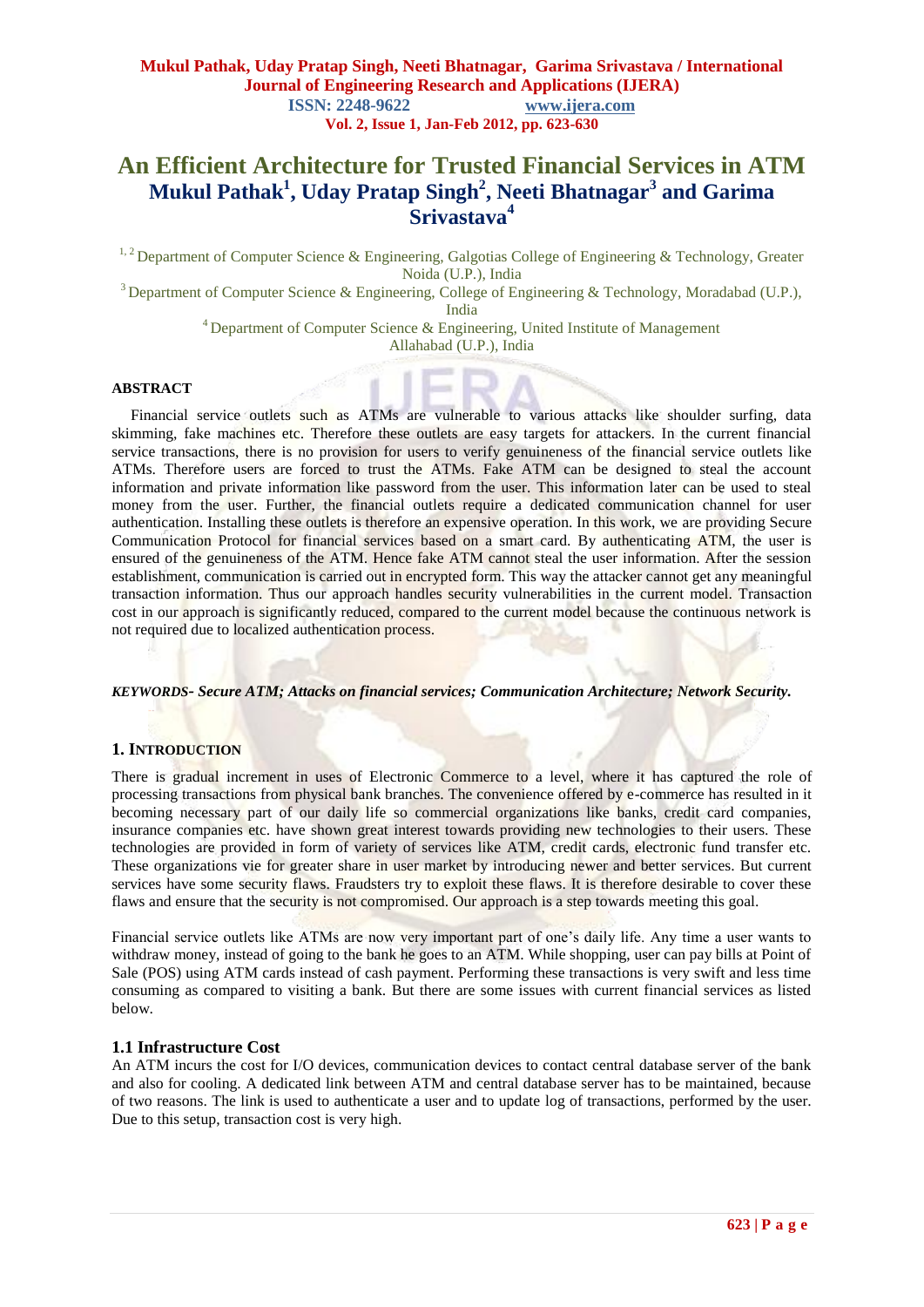

### **1.2 Trust Issues**

In current financial service system, only user authentication mechanism is used. There is no way to check the authenticity of ATM machine or machine used for electronic fund transfer like a Point of Sale (POS) device. In such a scenario, an attacker can install a fake machine and can steal user information like account information and other private information such as PIN.

### **1.3 Attacks on Financial Service Outlets**

With the use of electronic mechanisms in financial services, frequency of attacks on machines has also increased. Current financial service outlets can be compromised in variety of ways as described below.

#### **1.3.1 Fake Automated Teller Machine**

In this attack, the attacker installs a fake ATM which is similar to the genuine machines. Since in current approach, user can not authenticate the ATM, he cannot verify whether the machine is genuine or not. So user has to use the ATM without any trust. The fake machine can read all user account information also it can record user private information (like PIN). Attacker can use this information to

Forge duplicate ATM card First recorded instance [5] of using fake ATM occurred in 1993, in Connecticut, Manchester, when some criminals put bogus ATM. It was used to create forged ATM cards.

#### **1.3.2. Shoulder Surfing**

.

In this attack, an attacker can look directly, or can use video cameras, to capture PIN entered by an user. Wherever merchants accept ATM cards, there are ample opportunities to observe PIN entered by a user as the environment is more open and public. In Figure 1.1 a brochure holder is organized in such way that it captures PIN entered by a user. This technique is normally used with skimming devices, which record account information stored on card. Using both techniques attacker can forge duplicate card successfully.



Figure 1.1: Micro Camera Embedded in Different Positions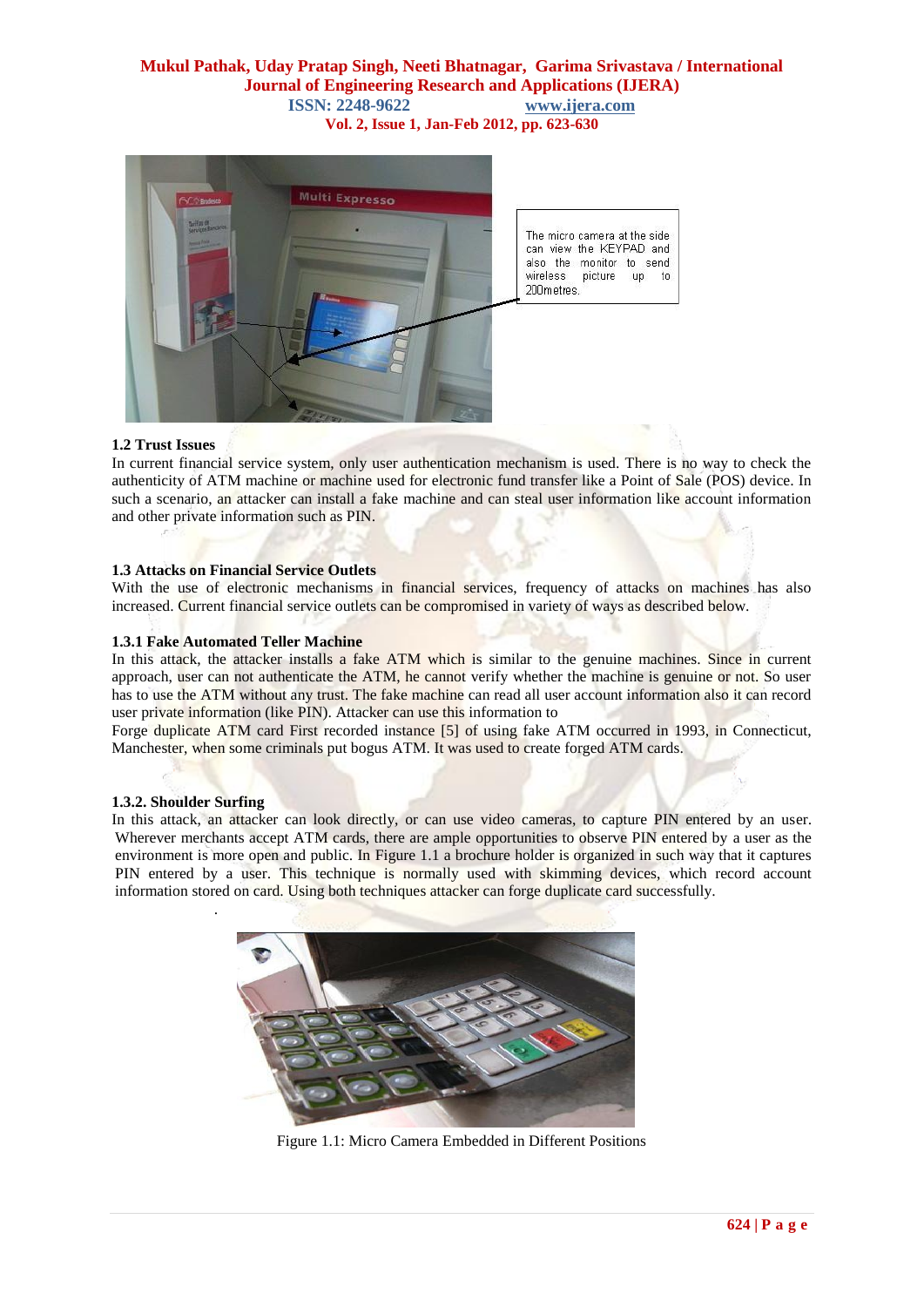## **1.3.3 Skimming Devices**

An invader can record data from magnetic strip of ATM cards by using skimming devices (figure1.2). These devices can be clamped together with card reader of ATM and can record data of multiple (∼200) ATM cards. These devices are often used by attackers, at point of sale (POS) in shops or restaurants, where cards are handled by staff. These devices are especially dangerous whenever they are used for credit card swiping, as they can be used to record credit card numbers. There are various criminal cases where this technique was used to store credit card numbers and other information.



Figure 1.2: Skimming Device Attached to ATM Figure 1.3: Fake Keypad

# **1.2.4 Fake Keypad Overlay Attack**

In this kind of attack, the attacker places fake keypad overlay over a genuine keypad. The fake keypad overlay is transparent and cannot be detected easily by naked eye. The fake overlay then stores pressed keypad buttons with time. This information can be used to compromise PIN.



Figure 1.4: Fake Keypad Overlay Figure 1.5: Fake Keypad Overlay Backside

Figure 1.3 show the Fake keypad and Figures1.4 and1.4 show the electronic circuit on back side of keypad overlay that record and stores user"s key presses.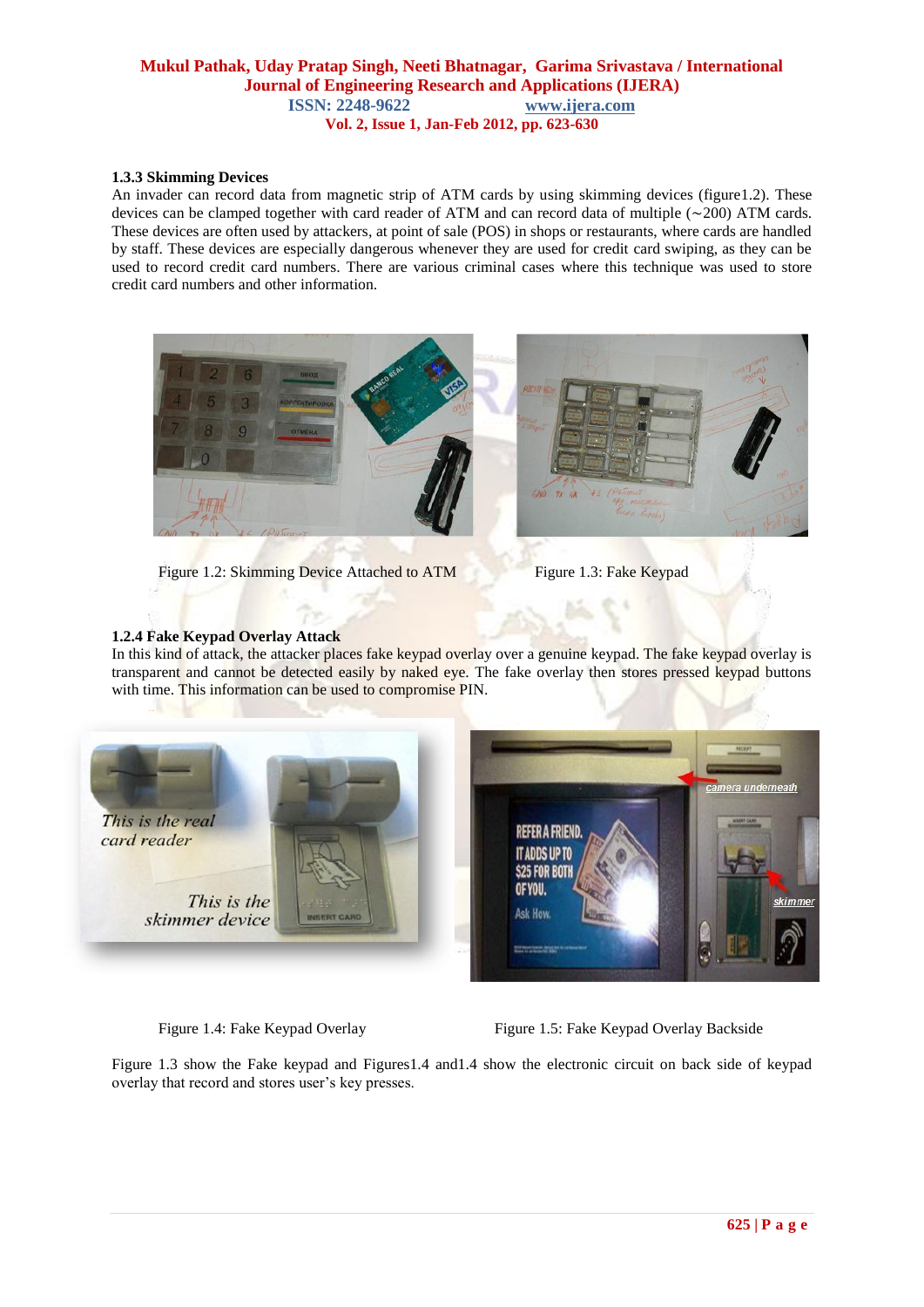#### **1.4 Why Smartcard?**

Smart cards improve the convenience and security of transactions. They provide tamper-proof storage of user and account identity. Smart card systems have proven to be more reliable than other machine-readable cards, like magnetic strip. They protect against a full range of security threats, from careless storage of user pass-words to sophisticated system hacks. Smart cards are chosen for applications with security concerns, due to their small size, data storage capability and processing abilities.

Smart cards which we are using an operating system (OS). This OS supports security mechanisms like encryption, decryption, authentication, session key establishment etc. based on both symmetric and asymmetric key algorithms. It also supports various file and data access mechanisms.

Since a smart card provides for mutual authentication mechanism, in our financial service system, the users do not have to trust the financial outlets. The smart card can check the authenticity of outlets. Smart cards also allow various measures to provide access and security control for application data. Hence transaction information can also be stored on smart card without losing the aspects of security. In our approach, financial outlets do not have to contact bank database server for each transaction performed on ATM. This reduces dedicated network cost, which in turn reduces the transaction cost. Smart cards also provide session key establishment facility to provide data confidentiality. Data transferred between smart card and financial outlet can be encrypted by session key. Even where an attacker captures this data, he cannot use it for forgery.

# **2. RELATED WORK**

Han et al.<sup>[10]</sup> came up with hybrid concept of Biometrics based authentication scheme for ATM like banking applications. They proposed two level authentication process, first level based on PKI and second level authentication based on biometrics like fingerprint or iris matching. In this model, authentic biometric reference data is stored on a database server of the bank. Therefore, this model requires a dedicated network and secure channel between ATM and database server to retrieve reference biometric information and to match biometric data. Further, biometric devices are expensive to deploy, the size of biometric data exchanged between the ATM and server is large causing the operations such as transfer of data, encryption, processing etc. to be resource expensive, thereby increasing the cost of transaction. Jhunjhunwala [4] proposed a design of low-cost ATM for deployment in rural areas. Further, their ATM, known as Gram teller does not need personal information and magnetic stripe cards, but uses smart cards and biometrics based on fingerprints. Gram teller is connected to a PC with internet access. It communicates with bank database server through this PC. Installation cost in this model is very low. However, it suffers from security vulnerabilities and unreliable network connection. Around the world, financial corporation"s (like Visa, MasterCard, Discover, and American Express) have rolled out smart cards under the EMV (Europe, MasterCard, VISA) standard [9]. The majority of implementations of EMV cards and terminals confirm the identity of the cardholder by requiring the entry of a PIN.EMV standards implement only some of the commands defined in ISO/IEC 7816-4 standard.

Moona et. al. [3] proposed a solution which uses mobile devices (like mobile phones or laptops) of user to communicate with ATM machine. This model does not require I/O console or keypad. It also eliminates the need of dedicated network as transaction records can be stored on mobile devices. Since keypads or I/O console are not used, their approach eliminates the possibility of fake keypad overlay attack, or use of skimming devices. This solution reduces infrastructure and transaction cost significantly.

Munjal et. al. [8, 1] proposed a new financial service model to overcome various drawbacks in the current model. Smart cards are used to provide secure storage for data, which protect data from unauthorized writing and reading. In this model, new secure protocol for communication between ATM and smart card is proposed based on PKI. This model removes need of dedicated network and reduces transaction cost. The paper work we have done is mainly based on the work of Munjal et. al.

### **3. Layered Architecture**

As described earlier, there are various shortcomings in current financial service model. In our paper, we know the Deployment Scenario for financial services that will overcome these shortcomings. We use a smart card in our system to provide security framework. Application uses computation and storage capabilities of a smartcard for secure storage and authentication. The organization of our layered architecture is as shown in figure 3.1.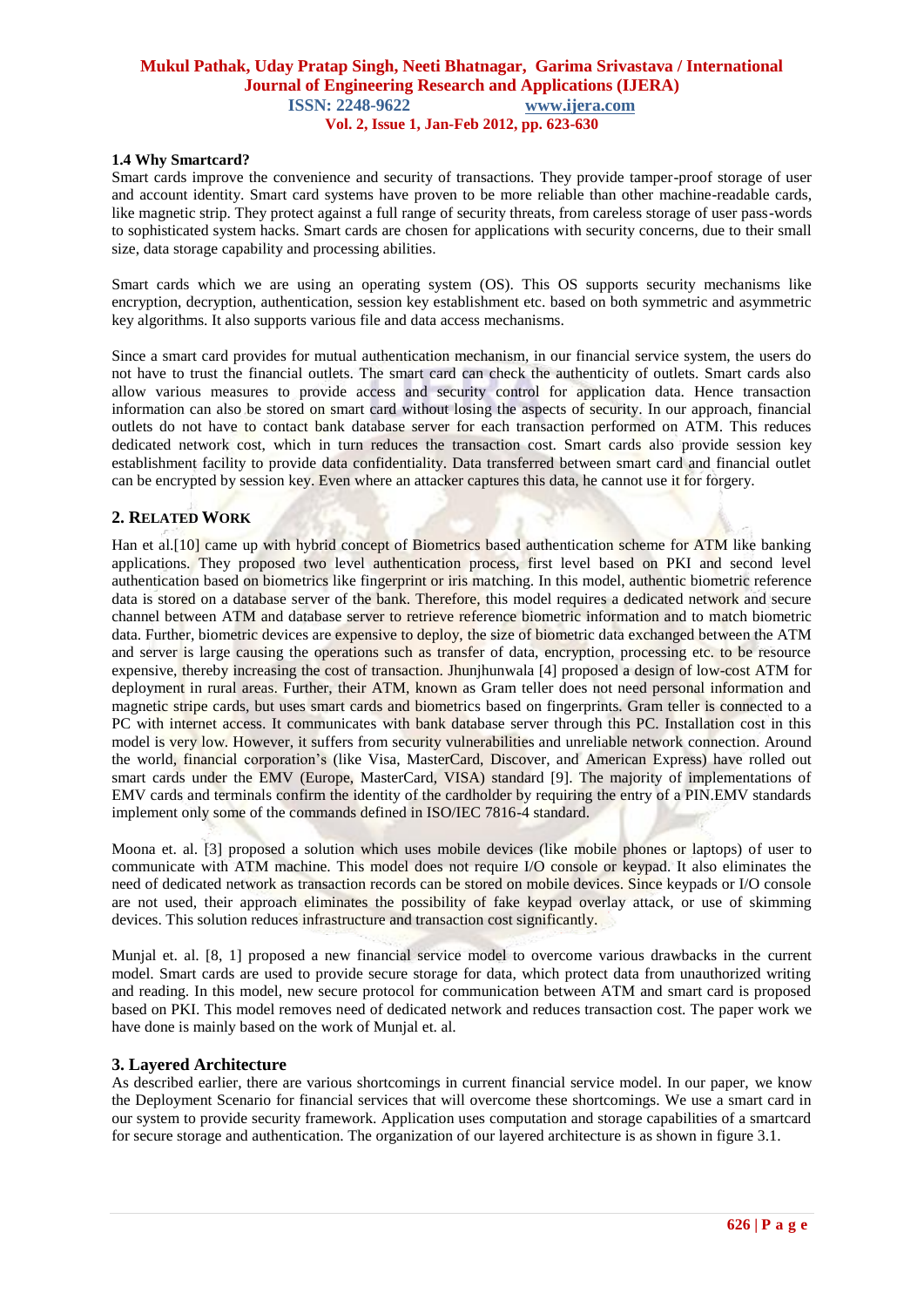# **Mukul Pathak, Uday Pratap Singh, Neeti Bhatnagar, Garima Srivastava / International Journal of Engineering Research and Applications (IJERA) ISSN: 2248-9622 www.ijera.com**

**Vol. 2, Issue 1, Jan-Feb 2012, pp. 623-630**

| Interface layer         |  |  |
|-------------------------|--|--|
| Command library layer   |  |  |
| Smart card reader layer |  |  |
| Smart card layer        |  |  |

|  |  | Figure 3.1: Layered Architecture |
|--|--|----------------------------------|
|--|--|----------------------------------|

- **Smart Card Layer:** The smart card layer comprises of a smart card that communicates with the application with the help of a device known as "reader". Communication between a smart card and the reader is half-duplex, that is only one side can transmit data at a time. Communication is always initiated by the reader which sends commands to the card. The card then responds with the output for the command. Smart card uses an operating system known as SCOSTA-PKI to provide standard mechanisms of command and data exchange. SCOSTA-PKI is an operating system compliant to ISO standards
- **Smart Card Reader Layer:** Smart card readers are used as communication medium between the smart card and a host (like a computer, a point of sale terminal) or a mobile telephone. Smart card readers are available in two categories: contact smart card readers, contactless smart card readers based on "radio frequency'.
- **Command Library Layer:** Command library is a standard C++ library developed for handling smart card interactions, according to SCOSTA specifications (SCOSTA-CL, SCOSTA-PKI).
- **Interface Layer:** Interface layer is the uppermost layer in the layered architecture of our application. It directly communicates with the user of the application. This layer is the software application that implements secure ATM protocol.

# **4. Proposed Work**

#### **4.1 Secure Communication Protocol**

There are various protocols to establish mutual authentication and to derive session key between two communicating parties. Some of examples for these protocols are Diffie-Hellman Key Exchange protocol [7], RSA (Public key) based session key establishment protocol, IPSEC protocol, Kerberos, TLS protocol [6] etc.

### **4.1.1 Deployment Scenario 1**



Mobile device

# Figure 4.1: Deployment Scenario 1

In this scenario, the user uses a personal electronic device like mobile phone. It has capability to communicate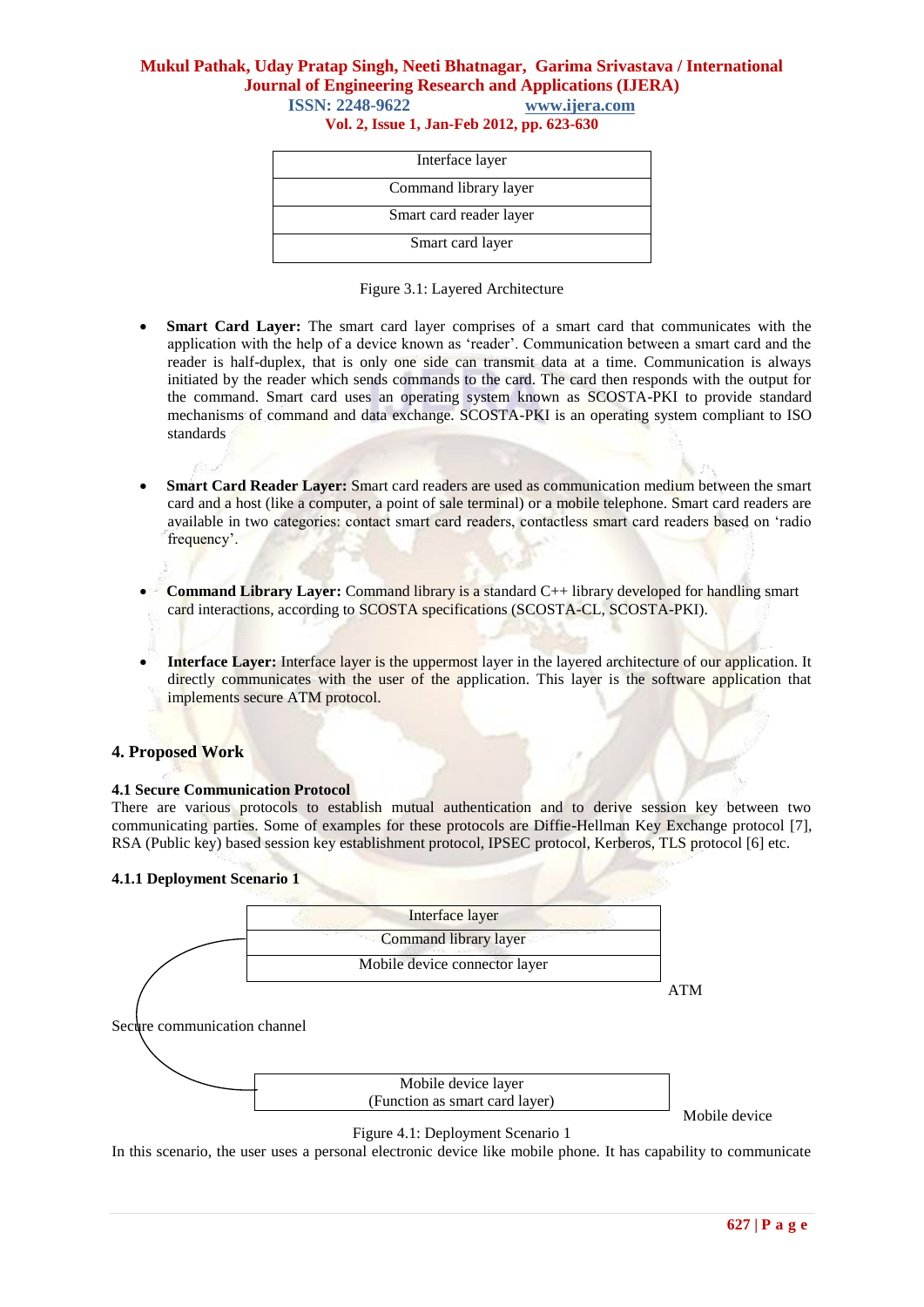with the financial service outlet using either Bluetooth [11] or infrared or USB [2] communication technology. All user's personal information, user's digital certificates, and account information are stored on the personal device. This information need to be transferred from the mobile device to the financial outlet. Since this information is private, it should be transferred confidentially. So attackers cannot get this information. As shown in figure 4.1, we have applied layered architecture. The mobile device layer acts as the smart card layer. We establish secure communication channel between mobile device layer and command library layer

### **4.1.2 Deployment Scenario 2**

using secure communication protocol.



In this scenario, the user uses a smart card to store personal information, certificate chain, and account information. Smart card communicates with the financial outlet service. This communication is made secure by using secure communication protocol. Layered architecture for this scenario is shown in figure 4.2 Secure communication protocol establishes secure channel between smart card layer and command library layer.

#### **4.1.3 Deployment Scenario 3**

In this scenario, a smart card is connected to the mobile device and the mobile device is connected to the financial outlet. Layered architecture for this scenario is rearranged as shown in figure 4.3. Since the smart card contains the private information of the user, secure channel is established between smart card layer and command library layer in mobile device, using secure communication protocol.



Figure 4.3: Deployment Scenario 3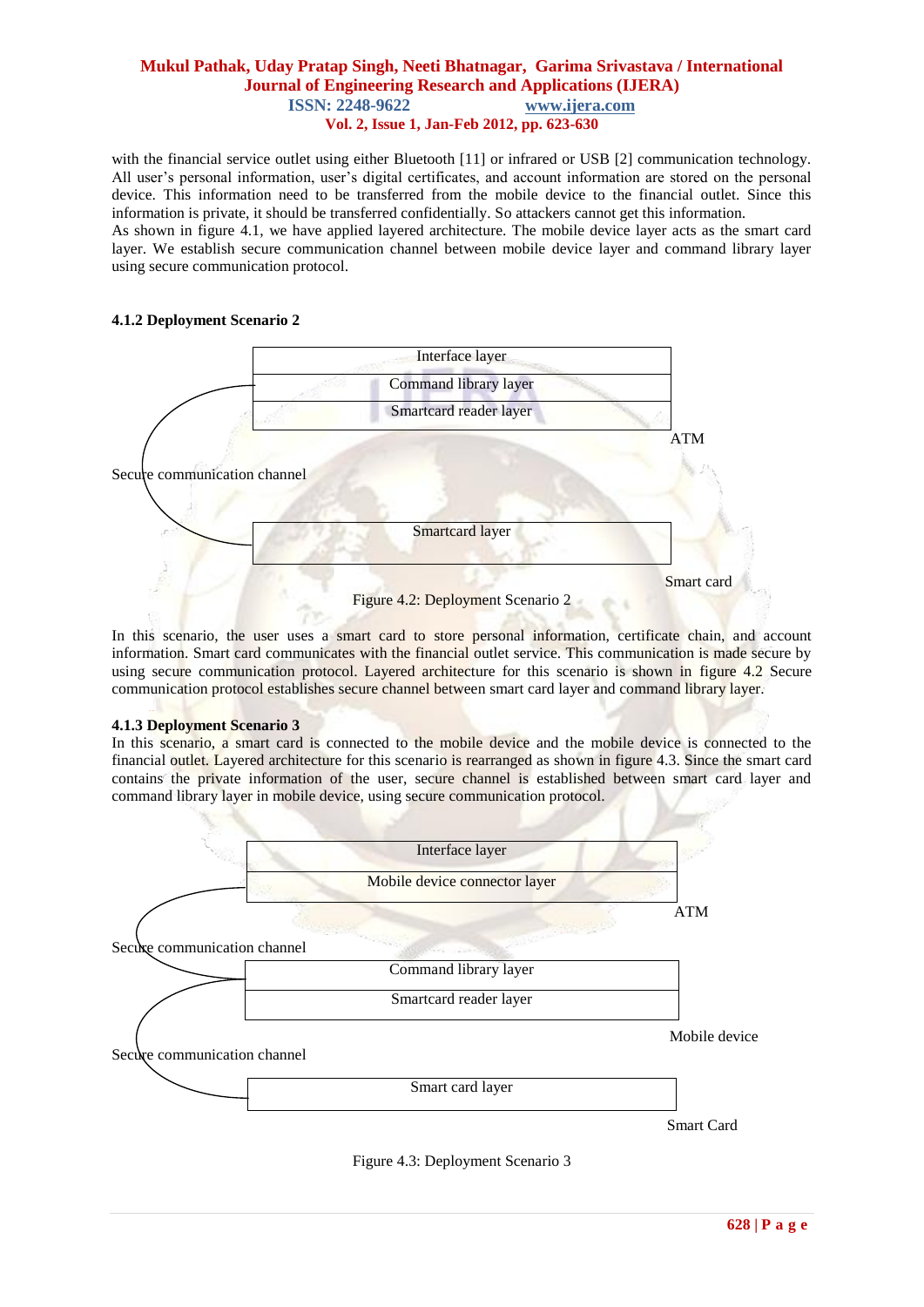# **5. RESULTS & OBSERVATIONS**

This paper has discussed the attacks and Architecture of application which can be used in ATM easily. After implementation it is observed that:-

- $\triangleright$  A fake outlet will not be authenticated by the smartcard and therefore personal and confidential data of the user will not be revealed. Therefore, a fake ATM attack (Section 1.2.1) is not possible.
- $\triangleright$  User can identify whether outlet is genuine or not, he will not enter his PIN on untrusted outlets. In this way, attacks like shoulder surfing (section1.2.4) and fake keypad overlay attack (section 1.2.3) can be avoided in most cases.
- $\triangleright$  The communication between the outlet and the smart card is in encrypted form. This makes skimming devices (section 1.2.2) useless.
- $\triangleright$  In the current financial service model, a dedicated link is maintained between the outlet and the bank database server. The link is used to authenticate the users and to update transaction logs. In our approach, there is no need to maintain the dedicated link as, user authentication is performed locally. The transaction logs are stored securely on the smart card and on the ATM. These transaction logs can be updated periodically to the bank database server by the ATM. Therefore, transaction cost is reduced significantly.

### **6. Conclusion**

In this work, we discuss financial service model and implemented Scenario for this. This model addresses various security flaws in current financial service model. Our financial service model is secure model with low transaction cost. With low transaction cost, it is feasible to introduce financial services in less- developed areas and contribute to the development of these areas.

There are three deployment scenarios for the proposed financial service model. We implemented scenario consisting smart card and financial outlet (ATM). Secure channel is established between the smart card and the financial outlet using a secure communication protocol based on the public key infrastructure (PKI). All Communication between these two entities is in encrypted form.

### **7. Future Work**

Our Scenario implements the deployment scenario containing smart card and ATM. It is however susceptible to fake keypad overlay attack and shoulder surfing, in some cases. These attacks can be avoided if the user can enter the PIN in his personal mobile device.

This ability is provided in the deployment scenario consisting of smart card connected to the mobile device and personal mobile device connected to the ATM. An application can be developed on the mobile device which can communicate with the ATM and the smart card securely. In this implementation scenario, an NFC enabled mobile device can communicate with a contactless smart card. The mobile device can communicate with financial outlet via USB or Bluetooth communication technology.

### **8. References**

- [1] Nitin Munjal and Rajat Moona. "Secure and Cost Effective Transaction Model for Financial Services". OPNTDS-09, 2009.
- [2] Universal serial bus implementer"s forum. http://www.usb.org/hom[e.](http://www.usb.org/home)
- [3] A. Gaurav, A. Sharma, V. Gelara, and R. Moona. "Using Personal Electronic Device for Authentication-Based Service Access". In Communications,2008, pages 5930–5934. ICC"08, IEEE International Conference, May 2008.
- [4] Ashok Jhunjhunwala. "Banking towards rural empowerement: challenges and oppurtinities" September 2006.
- [5]I.DieBold, ATM Fraud and security [http://www.diebold.com/a](http://www.diebold.com/atmsecurity/resources.htm)tmsecurity/resources.htm, September 2006.
- [6] Dierks,T. and Rescorla, E. RFC5246:The Transport Layer Security (TLS) Protocol Version 1.2 RFC Editor United States, August 2008.